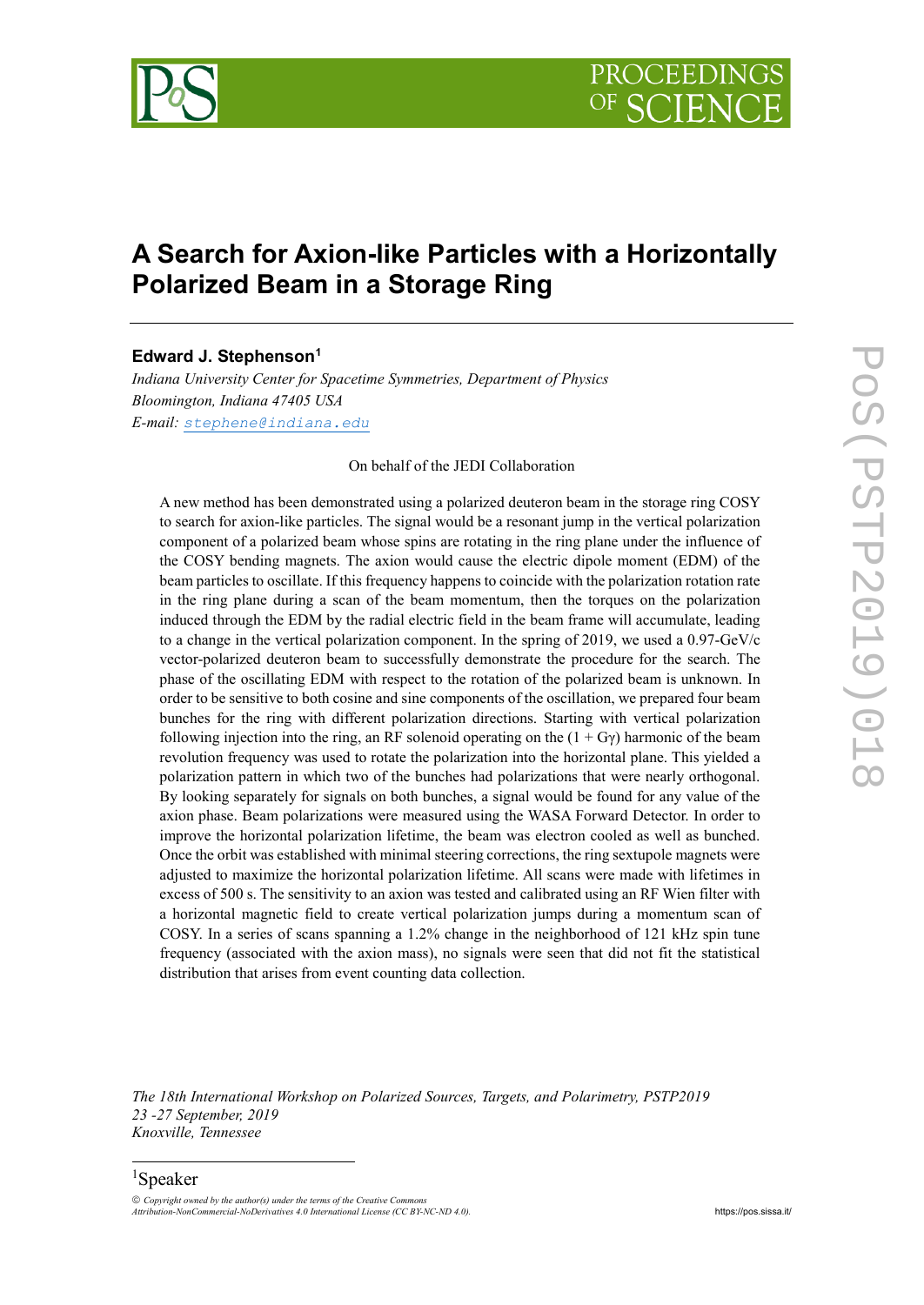#### 1. Introduction

In the 60 years since the first measurement of a vanishing electric dipole moment (EDM) on the neutron [1], the upper limit has been reduced more than 6 orders of magnitude [2] to  $1.8 \times 10^{-26}$  e∙cm. The absence of CP violation at this level has led to the suggestion [3] that there is a pseudo-scalar field associated with a new particle, called the axion, that may be responsible for CP conservation at this level. This new particle could also be a candidate to explain dark matter [4,5]. The axion's coupling to gluons induces an oscillating component  $[6,7]$  in the nucleon electric dipole moment (EDM)  $d_n$  so that

$$
d_n(t) = d_0 + d_1 \cos(m_a t + \varphi_a) \tag{1}
$$

where  $m_a$  is the axion mass. The axion phase  $\varphi_a$  is included as a reminder that any detection apparatus that employs an oscillating electromagnetic field to reveal an axion signal must take into account the phase difference between the axion and the field oscillations.

The concept of using a storage ring to search for a static EDM  $(d<sub>0</sub>)$  depends upon using the torque it would experience in the particle-frame radial electric field to rotate the spin direction of a spin polarized beam, as shown in Fig. 1 [8].



Figure 1: The polarized particle with spin initially along the momentum circulates in a storage ring whose electric and magnetic confining fields are chosen so that the in-plane precession rate of the polarization equals the rotation rate of the velocity, a condition known as "frozen spin." Under the influence of the torque generated by the E-field, the EDM and spin direction rotate out of the ring plane, creating a small vertical polarization component that appears as a left-right scattering asymmetry from the polarimeter target.

If the polarization is not frozen (is rotating in the ring plane at some frequency) *and* the charge alignment of the electric dipole is continually reversing at the same frequency, a resonance is created in which a similar rotation of the polarization out of the ring plane occurs. This makes possible a search for any axion in the neighborhood of the storage ring simply by putting the polarization initially in the ring plane and then ramping the machine revolution frequency while looking for a jump in the vertical polarization component. This paper reports the first successful test run of this concept using the COSY storage ring at the Forschungszentrum Jülich.

This search method assumes that the axion is coherent in space, causing  $d_l$  for all beam particles to oscillate together no matter where they are along the ring. It assumes that axions are dense enough that whenever we look, an axion is there. And it assumes that the axion maintains coherence in time long enough for the resonance jump to be measured. For frequencies in the kHz to MHZ range explored in this way, these assumptions are likely met if the axions are bound to the local galaxy and their oscillations have a quality factor >10<sup>6</sup>. Prior articles on this method have appeared in Refs. [9,10].

#### 2. Machine Setup

The demonstration run for the axion search used a 0.97 GeV/c vector polarized deuteron beam injected into the COSY storage ring [11]. The machine was filled with four bunches representing a single polarization state from the ion source. This state was alternated with an unpolarized state to complete the process cycle. The common practice of separate fills with opposite polarization states to suppress systematic errors was abandoned since the opposite fills would have different values of the axion phase  $\varphi_a$ , giving a meaningless difference. At the same time if only a single bunch were present, random values of the phase might render any of the polarized beam fills insensitive to the axion if the EDM and longitudinal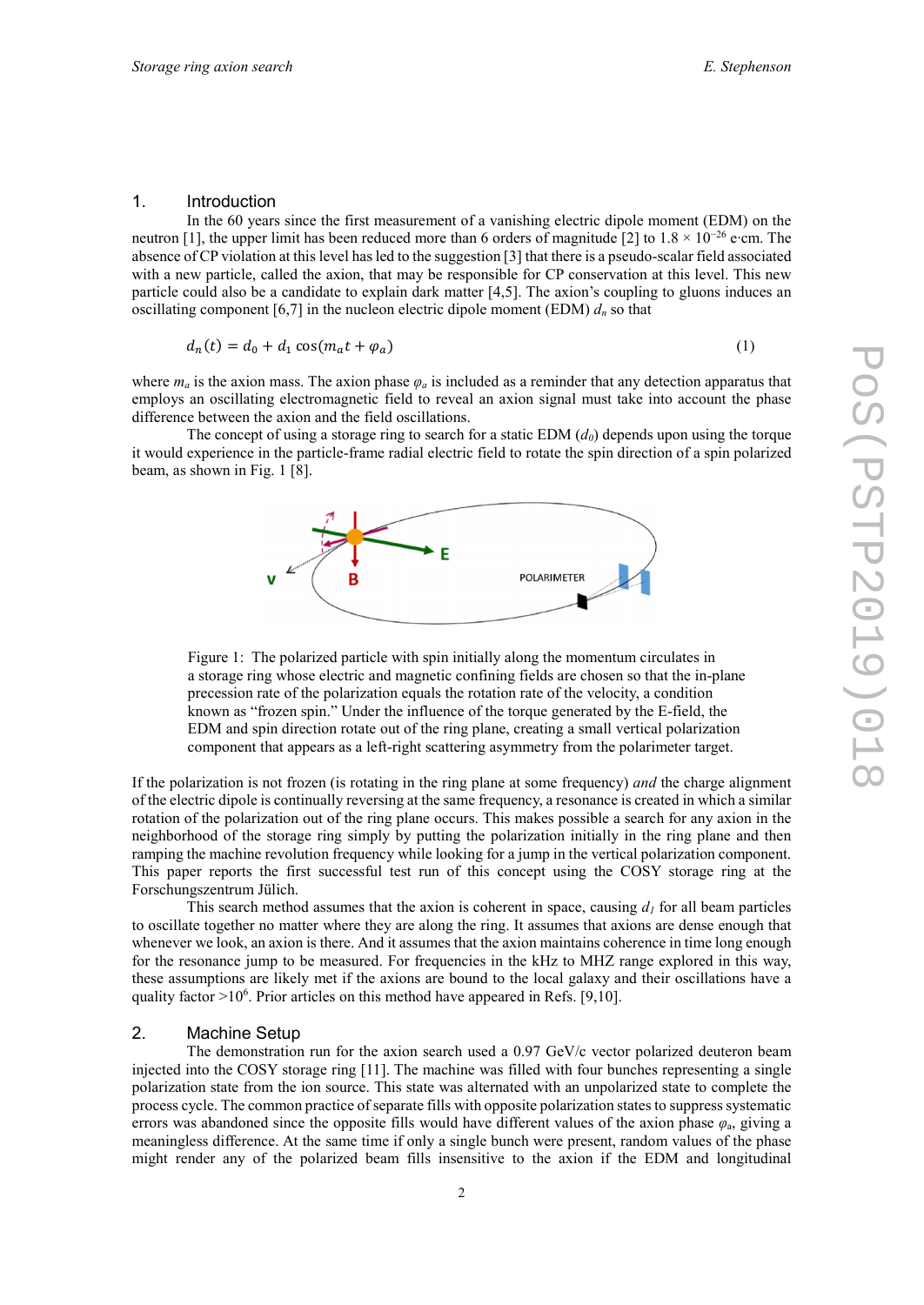polarization components were oscillating out of phase. To circumvent this issue, the ring was operated on the fourth harmonic  $(h = 4)$  so that four deuteron beam pulses circulated simultaneously. The polarimeter was the WASA Forward Detector, which recorded a maximum asymmetry of  $3p_vA_v/2=0.14$  with the polarized state enabled.

Figure 2 shows the polarimeter detector rate as a function of time within a single RF oscillation (or equivalently, a location on the ring circumference) and time in the store; the four beam bunches are prominent and well separated (left panel). When the rotation of the polarization from the vertical injection direction into the horizontal plane is accomplished by running an RF solenoid at the  $f_{REV}(1 + Gy) = 629771.9$ Hz harmonic (*G* is the deuteron anomaly and  $f_{REV}$  is the beam revolution frequency), the average distribution of the four polarization directions is shown by the right panel in Fig. 2.



Figure 2: (left) Polarimeter count rate as a function of time within the store and time within one machine revolution (vertical axis in rad). (right) Average relative directions of the polarizations for the four beam bunches.

This distribution features two directions (A and D) that are nearly orthogonal, thus making sure that axions with any phase will be detected. This distribution also contains three pairs (AB, BC, and CD) of directions that are nearly opposite, thus offering a way to check for systematic effects in the measurement by comparing oppositely directed polarization jumps using a cross-ratio analysis [12]. Tests of the measurement of the horizontal polarization [13] produce relative polarization phases for the four bunches whose spacing confirms the pattern in the right panel of Fig. 2. The beam was electron cooled (100 kV maximum electron energy) and the ring sextupoles adjusted to ensure that the polarization lifetime was typically 500 s or greater [14].



Figure 3: (left) Schematic diagram of the scanning process (see text). (right) A sample signal of a polarization jump from a model of the scanning process.

The scanning process is illustrated in Fig. 3 where the left panel shows the time evolution of the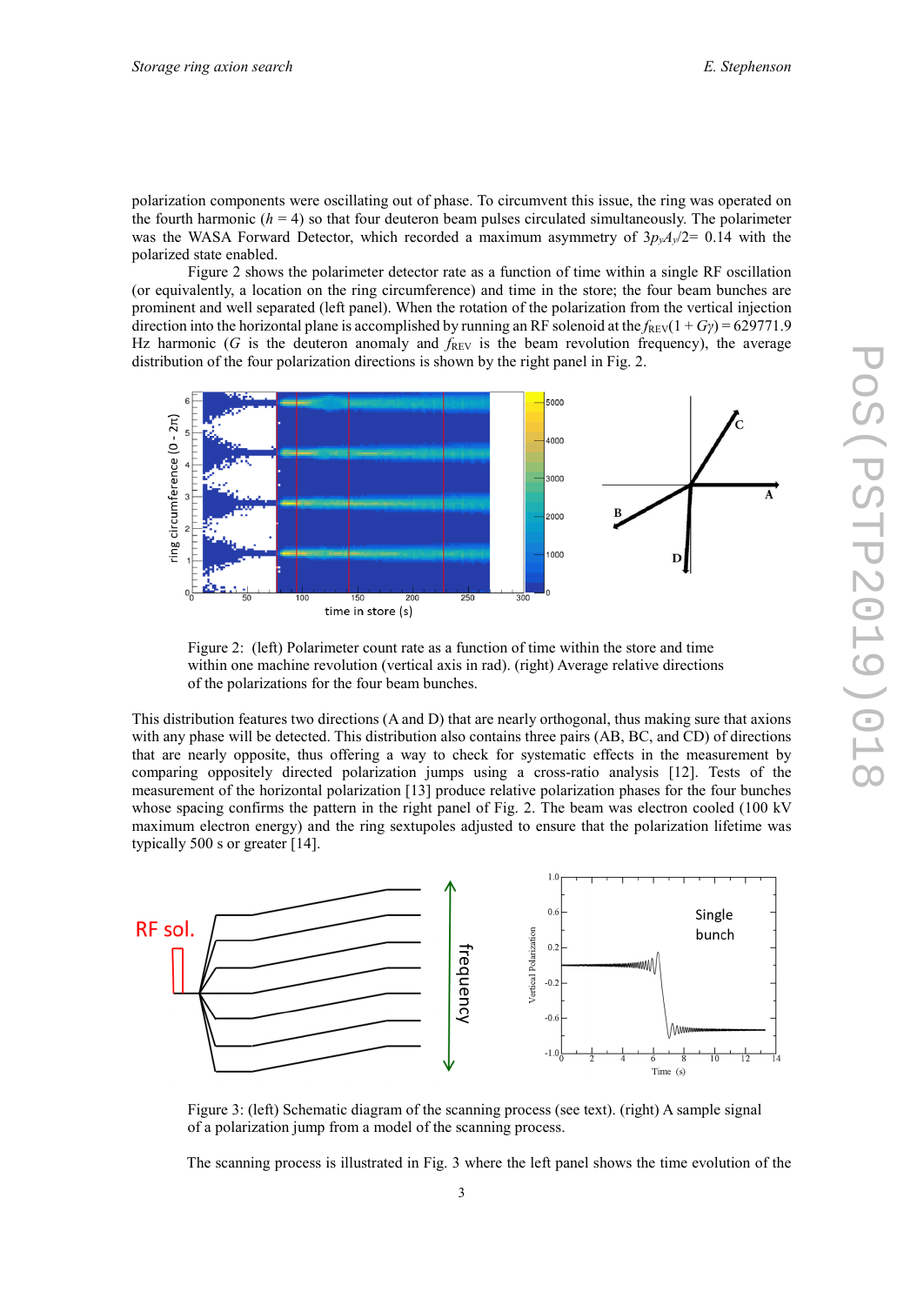revolution frequency *f*<sub>REV</sub> (black curves) preceded by a time for the RF solenoid to produce a horizontally polarized beam (red). The scans overlap in frequency so as not to lose any axion signals. The RF solenoid requires that the beam be ramped to the resonant frequency,  $f_{REV}(1 + G\gamma)$ , needed for the rotating the polarization into the horizontal plane; once in place an additional fast ramp takes the beam to the starting point for each ramp. The right panel of Fig. 3 shows a model calculation of a polarization jump, which can be in either direction depending on the axion phase, for a single beam bunch.

#### 3. Calibration

The sensitivity of the axion search may be determined in two ways. First, a spin tracking model that numerically integrated the rotations of the polarization turn by turn can be used to calculate the jump size for a given oscillating EDM  $d_l$ . Figure 4 shows the jump for phases of 0 (red) and  $\pi/2$  (magenta) as well as the total jump (black) as a function of *ε*, the ratio of the induced polarization rotation rate divided by the machine frequency. If a jump of a certain size is observed, this calibration connects that size to the size of the oscillating EDM shown as  $2\pi\varepsilon$  in radians.



by an RF Wien filter mounted to provide a horizontal oscillating B field.

By setting an RF Wien filter with sideways magnetic field to a fixed frequency,  $f_{REV}(1 - G_{\gamma})$ , and then scanning the machine revolution frequency across that resonance, a "test" polarization jump was created, as shown in the right panel of Fig. 4 for two fills from a series. As the phase between the machine and the RF Wien filter is random (like the axion phase), jumps varied in size and direction. These are among the largest. By modeling these jumps based on a calibration of driven polarization oscillations created from matching a stationary machine frequency to the Wien filter frequency, the formalism for handling such jumps may be confirmed.

#### 4. Results

The oscillating EDM associated with the axion mass [6,7] experiences a torque from the radial electric field in the beam frame that closes the beam orbit in the storage ring. The beam polariation, and thus the EDM, also rotates with respect to this field at the spin tune frequency of *Gγf*<sub>REV</sub> = 120847 Hz just prior to any scans (left panel of Fig. 3). The 106 completed scans ranged from 850 Hz below the starting spin tune frequency to 612 Hz above the spin tune frequency, a total span of almost 1.2 %. The average asymmetry in the flat portions of the scan at either end (see left panel of Fig. 3) were compared and any differences larger than 2 standard deviations flagged during running for further consideration and possible repetition. For each setting of the scanning frequency range, at least 8 scans with polarized beam were completed. Jumps up to 5 standard deviations were recorded in single stores, but the distribution of jumps remained consistent with statistical expectations for no jump at all. The search found no candidates for an axion-like particle. The explored oscillating frequency region is indicated by a red mark in Fig. 5.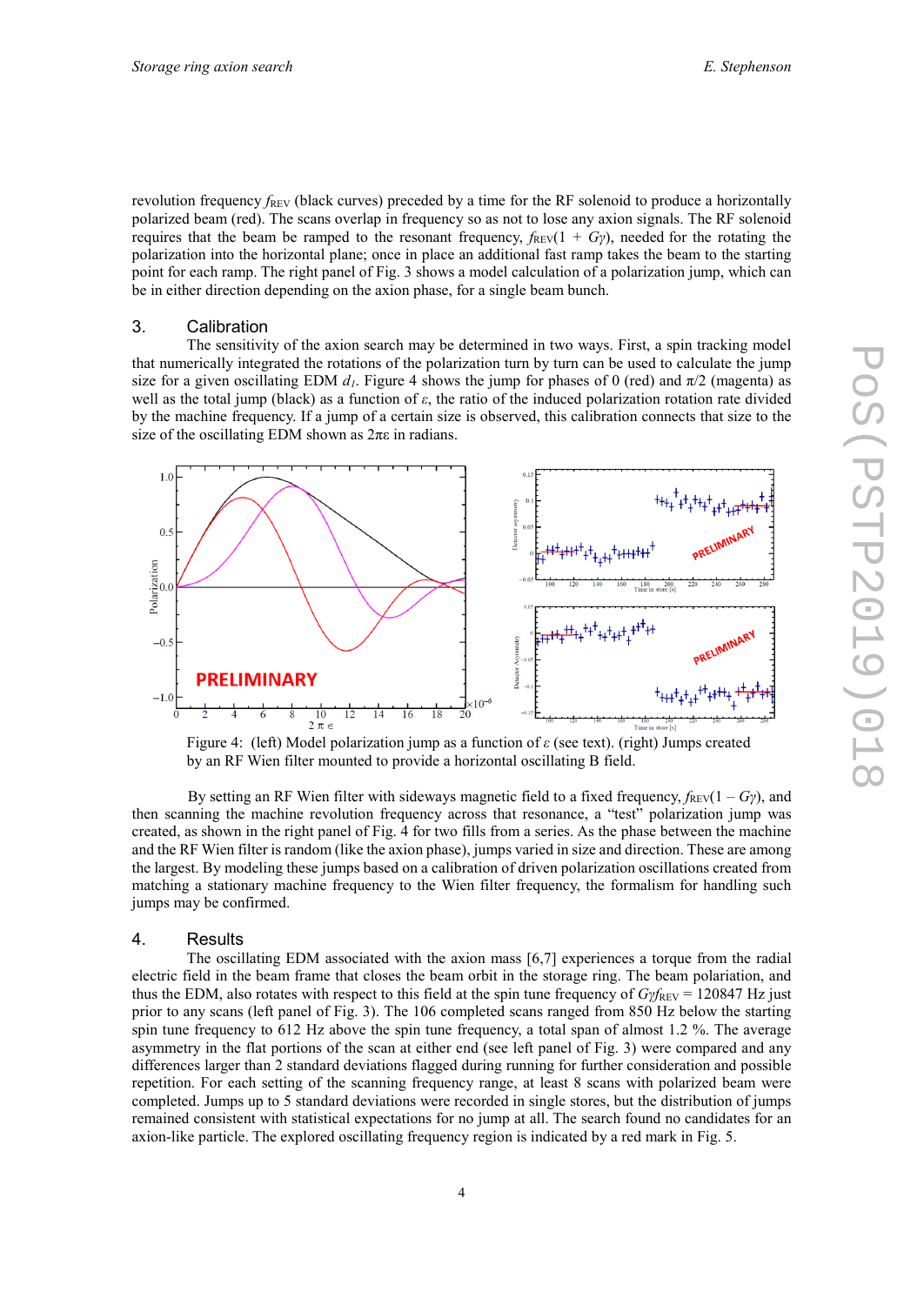

Figure 5: Location of present scan (red rectangle) in terms of the axion mass or frequency. The plot comes from Ref. [10] and shows areas of potential interest in terms of  $C_g/f_a$ , the ratio of the axion gluon coupling to the axion decay constant. Possible scans with the COSY storage ring are noted in yellow for protons and orange for deuterons. In the case of a suggested prototype ring (with both electric and magnetic fields for EDM ring development) three regions in blue indicate potential search areas. A blue dashed line marks a limit reported by a neutron EDM experiment [2].

### 5. Conclusions

An experiment at the COSY cooler synchrotron has demonstrated the possibility to search for axion-like particles by scanning for a resonance between the axion oscillating EDM and the rotation of an in-plane polarized beam stored in the ring. The signal is a jump in the vertical polarization as the resonance is crossed. By using four beams stored simultaneously, the search becomes independent of the relative phase between the axion and the rotating polarization. Sensitivity was demonstrated using a sideways oscillating magnetic field from an RF Wien filter to mimic the effects of an axion. The frequency range scanned was about 1.2 % in frequency in the neighborhood of 121 kHz.

#### **References**

- [1] J. H. Smith, E. M. Purcell, and N. F. Ramsey, "Experimental limit to the electric dipole moment of the neutron," Phys. Rev. **108**, 120 (1957).
- [2] C. Abel et al., "Measurement of the Permanent Electric Dipole Moment of the Neutron," Phys. Rev. Lett. **124**, 081803 (2020).
- [3] R. D. Peccei and H. Quinn, "CP Conservation in the Presence of Pseudoparticles," Phys. Rev. Lett. **38**, 1440 (1977).
- [4] I. G. Irastorza and J. Redondo, "New experimental approaches in the search for axion-like particles," Prog. Part. Nucl. Phys. **102**, 89 (2018).
- [5] P. W. Graham, I. G. Irastorza, S. K. Lamoreaux, A. Lindner, and K. A. Van Bibber, "Experimental Searches for the Axion and Axion-like Particles," Ann. Rev. Nucl. Part. Sci. **65**, 485 (2015).
- [6] P. W. Graham and S. Rajendran, "Axion dark matter detection with cold molecules," Phys. Rev. D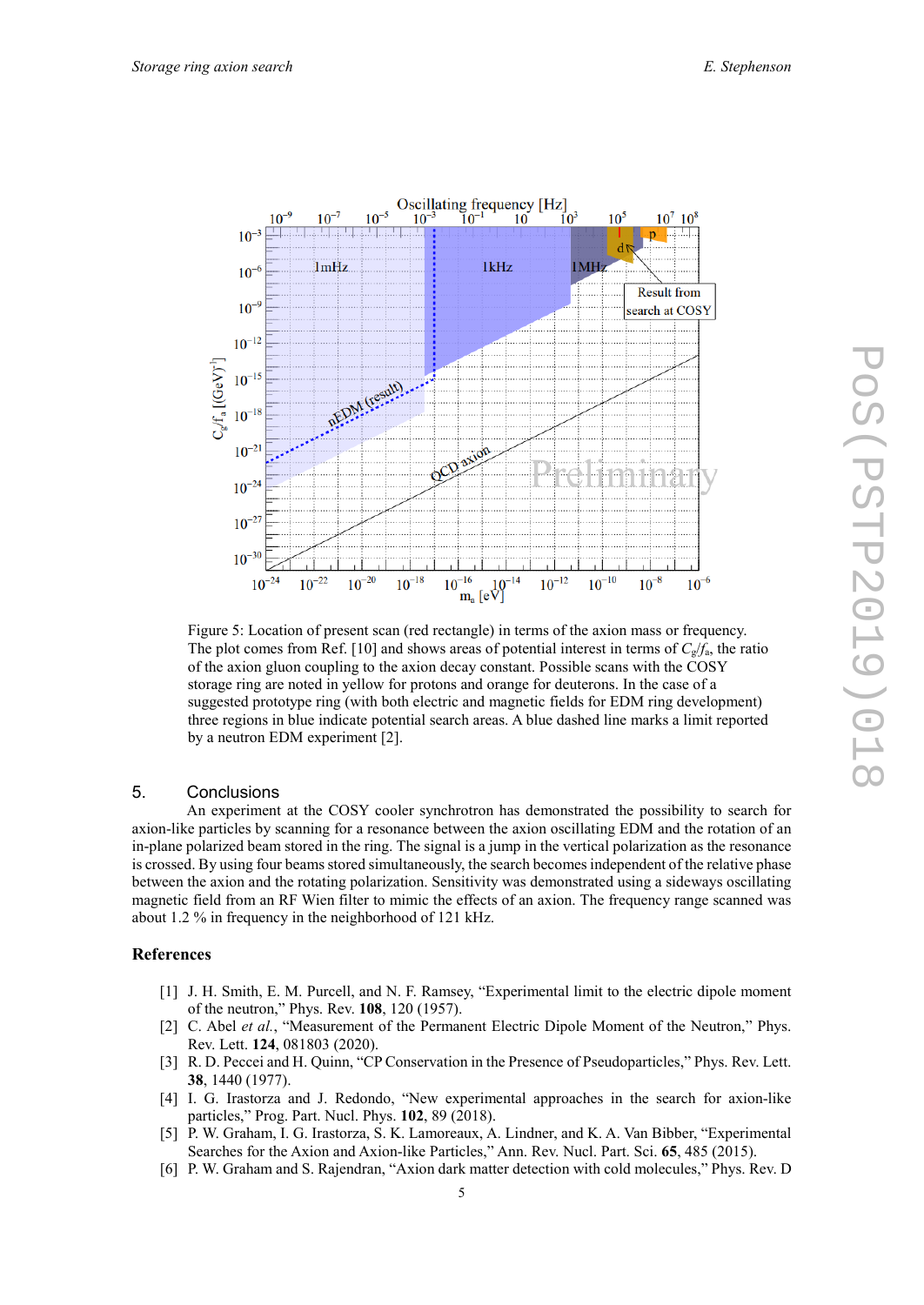**84**, 055013 (2011).

- [7] P. W. Graham and S. Rajendran, "New observables for direct detection of axion dark matter," Phys. Rev. D **88**, 035023 (2013).
- [8] V. Anastassopoulas *et al.*, "A storage ring experiment to detect a proton electric dipole moment," Rev. Sci. Instrum. **87**, 115116 (2016).
- [9] S. P. Chang *et al.*, "Axionlike dark matter search using the storage ring EDM method," Phys. Rev. D **99**, 083002 (2019).
- [10]J. Pretz *et al.*, "Influence of electron cooling on the polarization lifetime of a horizontally polarized storage ring beam," arXiv 1908.09678, to be published in EPJ.
- [11]R. Maier, "Cooler synchrotron COSY Performance and perspectives," Nucl. Instrum. Methods Phys. Res. A **390**, 1 (1997).
- [12]G. G. Ohlsen and P. W. Keaton, Jr., "Techniques for measurement of spin-1/2 and spin-1 polarization analyzing tensors," Nucl. Instrum. Methods **109**, 41 (1973).
- [13]Z. Bagdasarian *et al.*, "Measuring the polarization of a rapidly precessing deuteron beam," Phys. Rev. ST Accel. Beams **17**, 052803 (2014).
- [14]G. Guidoboni *et al.* "How to Reach a Thousand-Second in-Plane Polarization Lifetime with 0.97- GeV/c Deuterons in a Storage Ring, Phys. Rev. Lett. **117**, 054801 (2016).